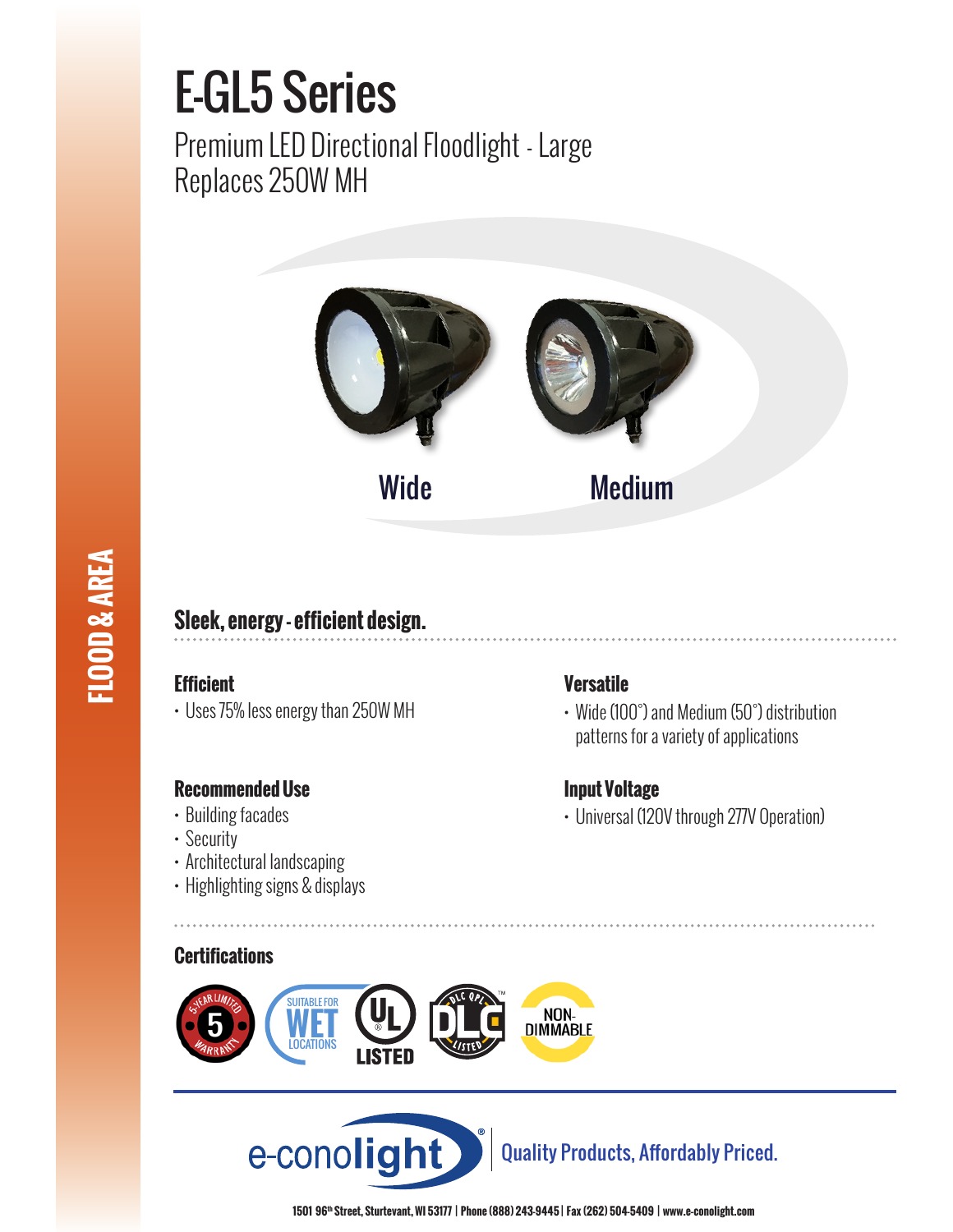# E-GL5 Series - Large



#### Series Overview

| <b>DIMENSIONS</b>                                                                         | <b>PRODUCT</b><br>WEIGHT | <b>MOUNTING</b><br><b>HEIGHT</b> | <b>SPACING</b> |
|-------------------------------------------------------------------------------------------|--------------------------|----------------------------------|----------------|
| $9-3/4$ " <b>D</b> x 7" <b>W</b> x 7-2/3" <b>H</b> *<br>*Height dimension includes fitter | 7.4 lbs.                 | ---                              | ---            |

#### Fixture Specifications

| <b>HOUSING</b>          | Low-copper, die-cast aluminum housing and lens frame<br>Black polyester powder-coat finish     |
|-------------------------|------------------------------------------------------------------------------------------------|
| <b>LENS</b><br>ASSEMBLY | Tempered glass lens is thermal, shock and impact resistant                                     |
|                         | <b>MOUNTING</b> 1/2" NPS aluminum die-cast adjustable fitter attaches to standard junction box |

#### Electrical Performance

| <b>OPERATING</b><br><b>MINIMUM</b> | <b>LIFESPAN</b><br>$L_n$ AT 25°C $(77°F)$ | <b>POWER</b><br><b>FACTOR</b> | TOTAL HARMONIC<br><b>DISTORTION</b> | <b>DIMMABLE</b> |
|------------------------------------|-------------------------------------------|-------------------------------|-------------------------------------|-----------------|
| $-40^{\circ}$ C $(-40^{\circ}$ F)  | Estimated<br>>100,000 Hours               | > 0.9                         | $\langle 20\%$                      | No              |
| <b>INPUT VOLTAGE</b>               | <b>120V</b>                               | <b>208V</b>                   | <b>240V</b>                         | <b>277V</b>     |
| <b>Current Draw (Amps)</b>         | 0.60A                                     | 0.34A                         | 0.30A                               | 0.26A           |

## Warranty & Certifications

| <b>WARRANTY</b> | <b>LUL LISTED</b> | nle | <b>ENERGY STAR</b> |
|-----------------|-------------------|-----|--------------------|
| 5-Year Limited  | Wet Locations     | Yes | ---                |





#### Output Specifications

| <b>SKU</b>    | <b>LIGHT OUTPUT</b> | <b>COLOR TEMP</b><br>(See chart) | <b>POWER</b><br><b>CONSUMPTION</b> | <b>COLOR</b><br><b>ACCURACY</b> | <b>DISTRIBUTION</b> | <b>REPLACES</b> |
|---------------|---------------------|----------------------------------|------------------------------------|---------------------------------|---------------------|-----------------|
| E-GL5MFL07C2Z | 7800 Lumens         | Cool White (5000K)               | 72W                                | $\geq$ 70 CRI                   | $50^\circ$ Flood    | 250W MH         |
| E-GL5MFL07N2Z | 7800 Lumens         | Neutral White (4000K)            | <b>72W</b>                         | $\geq$ 70 CRI                   | $50^\circ$ Flood    | <b>250W MH</b>  |
| E-GL5WFL07C2Z | 7000 Lumens         | Cool White (5000K)               | 72W                                | $\geq$ 70 CRI                   | 100° Flood          | 250W MH         |
| E GL5WFL07N2Z | 6900 Lumens         | Neutral White (4000K)            | <b>72W</b>                         | $\geq$ 70 CRI                   | 100° Flood          | 250W MH         |

e-conolight

Due to continuous product improvement, information in this document is subject to change. Revision Date: 08/15/19

**1501 96th Street, Sturtevant, WI 53177 | Phone (888) 243-9445 | Fax (262) 504-5409 | www.e–conolight.com**